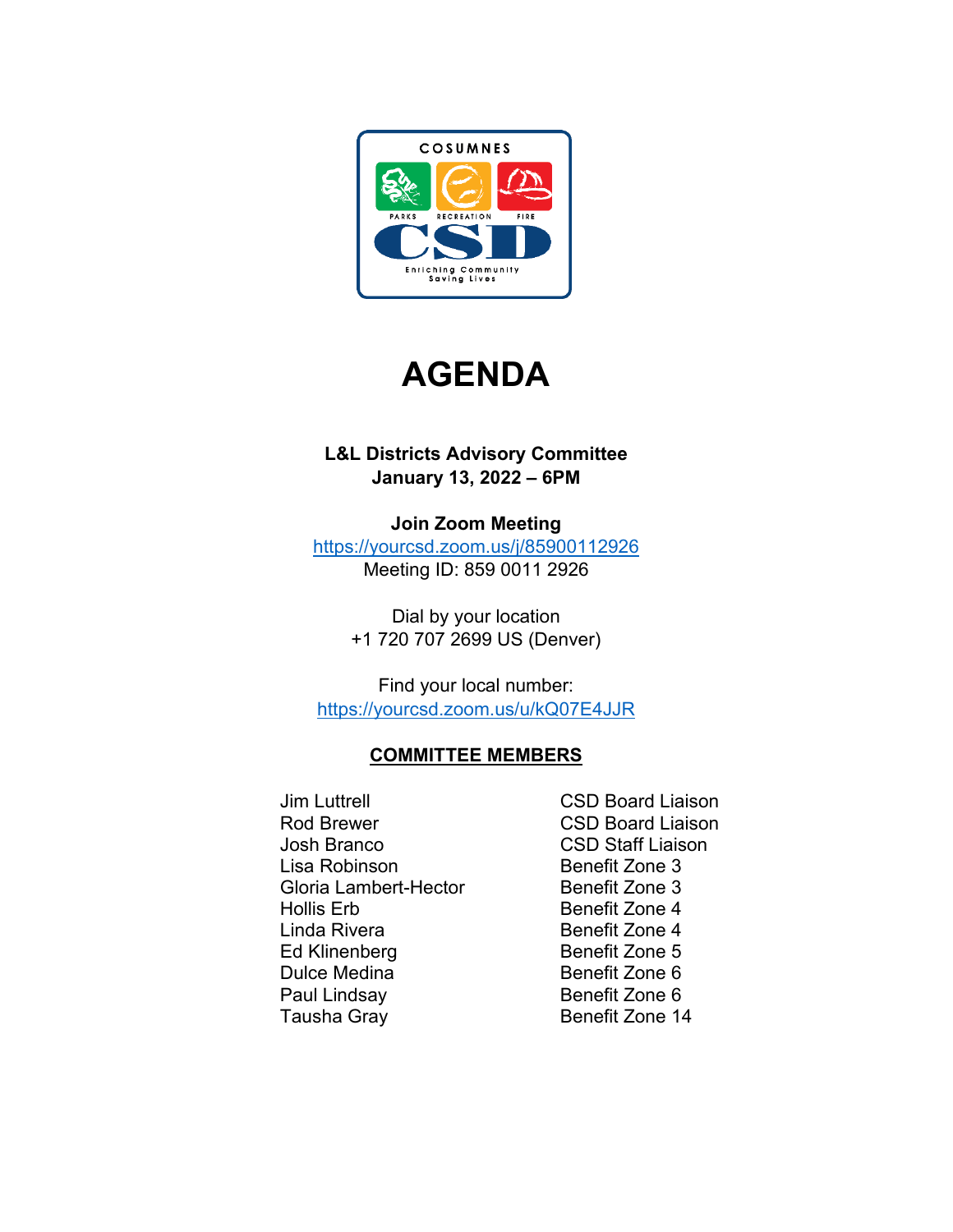## **A. CALL TO ORDER**

1. Roll Call

## **B. REPORTS / PRESENTATIONS**

2. **Subject:** L&L Districts Advisory Committee Officers

#### **Recommendation:**

- 1. The Committee elect officers for 2022.
- 3. **Subject:** Annual Work Plan Update

## **Recommendation:**

1. The Committee approves the proposed 2022 Annual Work Plan.

## **C. COMMUNICATIONS FROM THE PUBLIC**

This is the time and place for the general public to address the Advisory Committee. State law prohibits the Committee from addressing any items not previously included on the Agenda. The Advisory Committee may receive testimony and set the matter for a subsequent meeting. Comments are to be limited to three minutes per individual at the discretion of the Chairperson. Individuals representing a group or an organization shall be permitted five minutes. Comments relating to similar issues should be brief, concise and non-repetitious. Speakers should state their home or business address when commenting to the Advisory Committee.

**Note:** Under the provisions of the California Government Code, the Committee is prohibited from discussing or taking immediate action on any non-agendized item unless it can be demonstrated to be of an emergency nature or the need to take immediate action arose after the posting of the agenda.

## **D. IDENTIFICATION OF ITEMS FOR FUTURE MEETINGS**

This is the time for the Committee to identify the items they wish to discuss at future meetings. These items will not be discussed at this meeting, only identified for a future meeting.

## **E. ADJOURNMENT**

## CORONAVIRUS DISEASE (COVID-19) ADVISORY

To protect our constituents, District officials request all members of the public follow the California Department of Health Services' guidance and the County of Sacramento Public Health Officer Order for the Control of COVID-19 restricting group events and gatherings and maintaining social distancing.